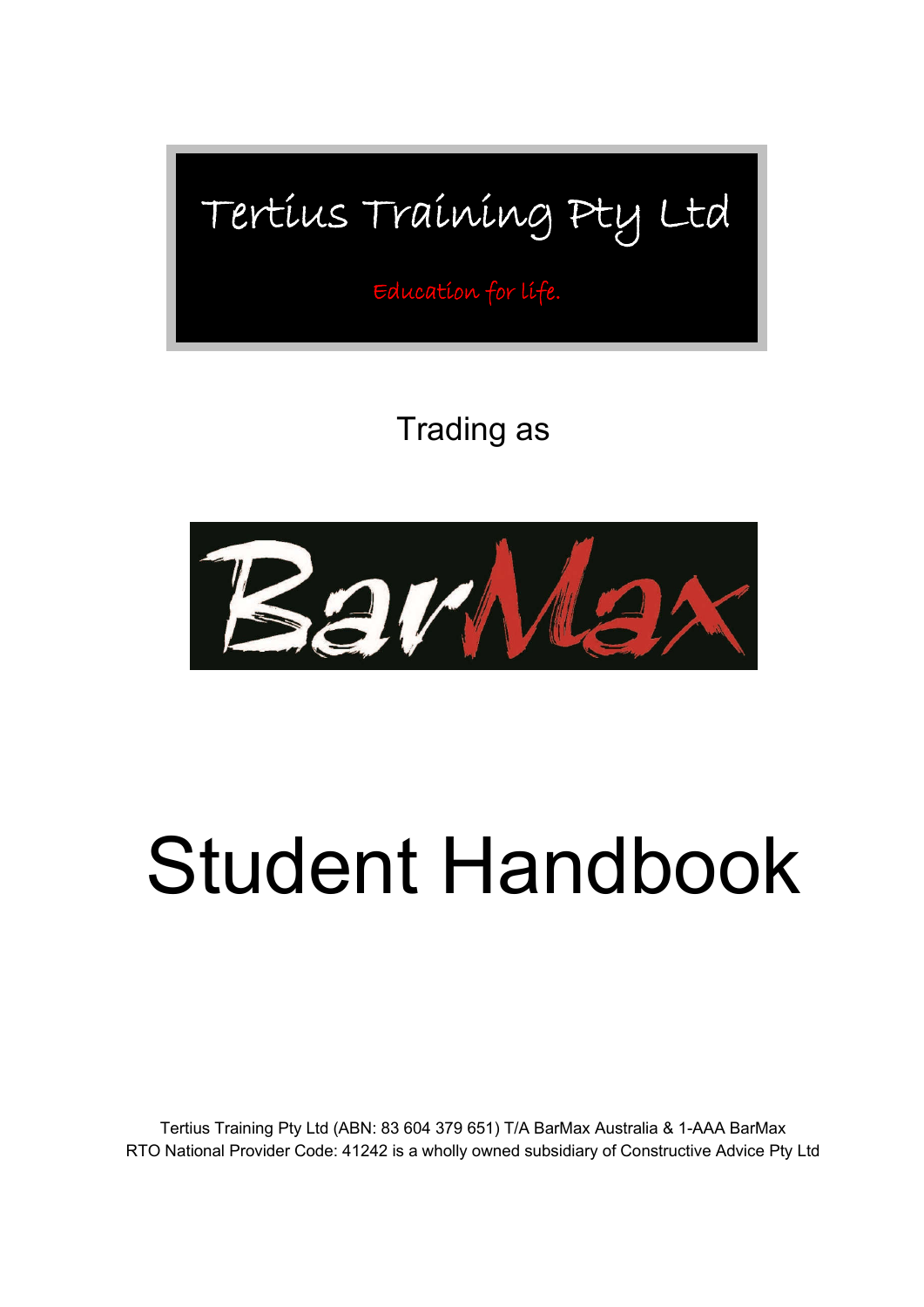#### **Version Control**

| <b>Version</b> | <b>Approved by</b> | <b>Approval Date</b> | <b>Details</b>               |
|----------------|--------------------|----------------------|------------------------------|
| 1.0            | <b>CEO</b>         | 2016                 | Initial document approval    |
| 1.1            | <b>CEO</b>         | 2016                 | Minor modification           |
| 2.0            | <b>CEO</b>         | 2018                 | <b>Updated version</b>       |
| 3.0            | <b>CEO</b>         | 2022                 | Overhaul of current document |
| 3.1            | <b>CEO</b>         | 2022                 | Minor modification           |
|                |                    |                      |                              |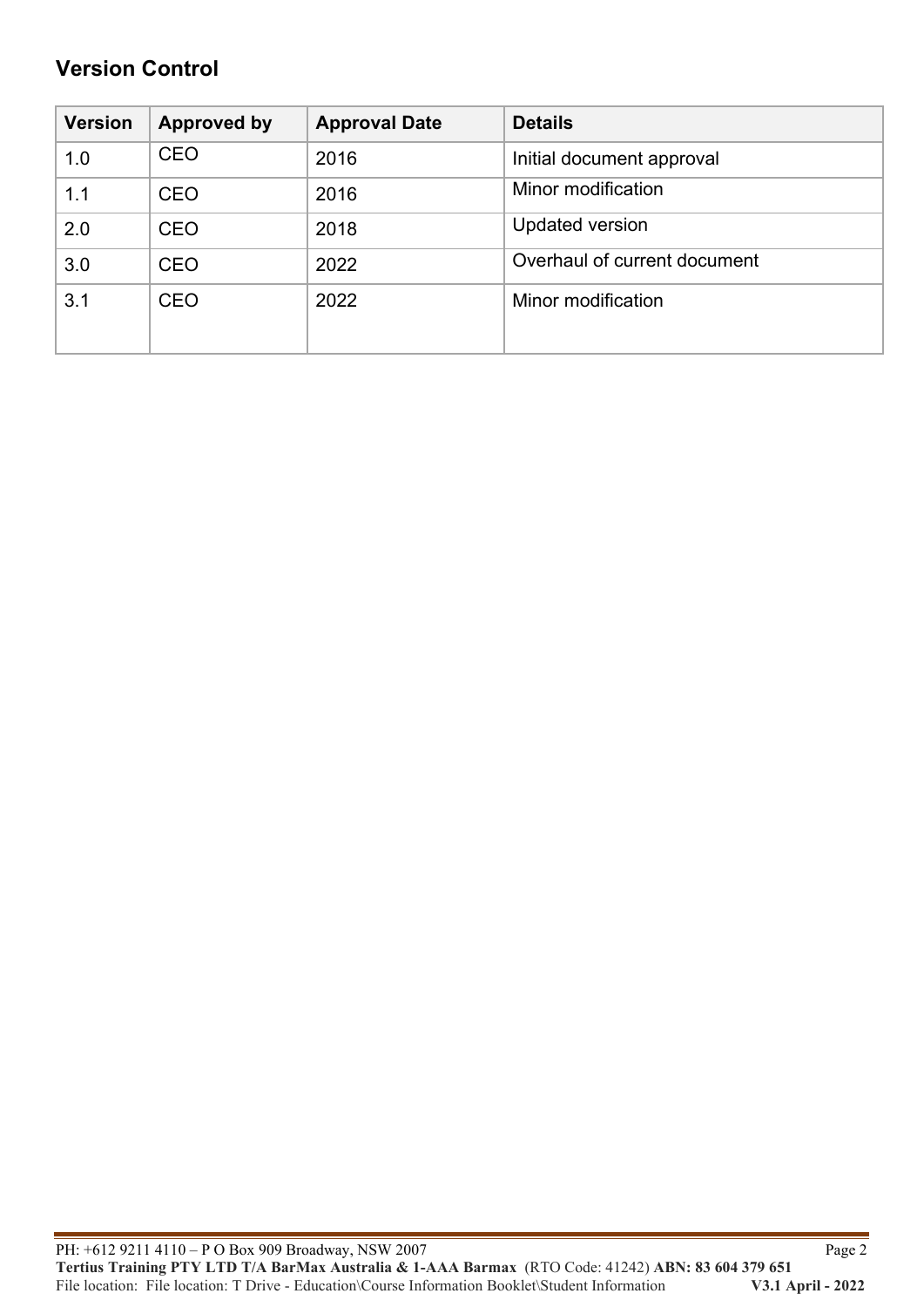#### **Contents**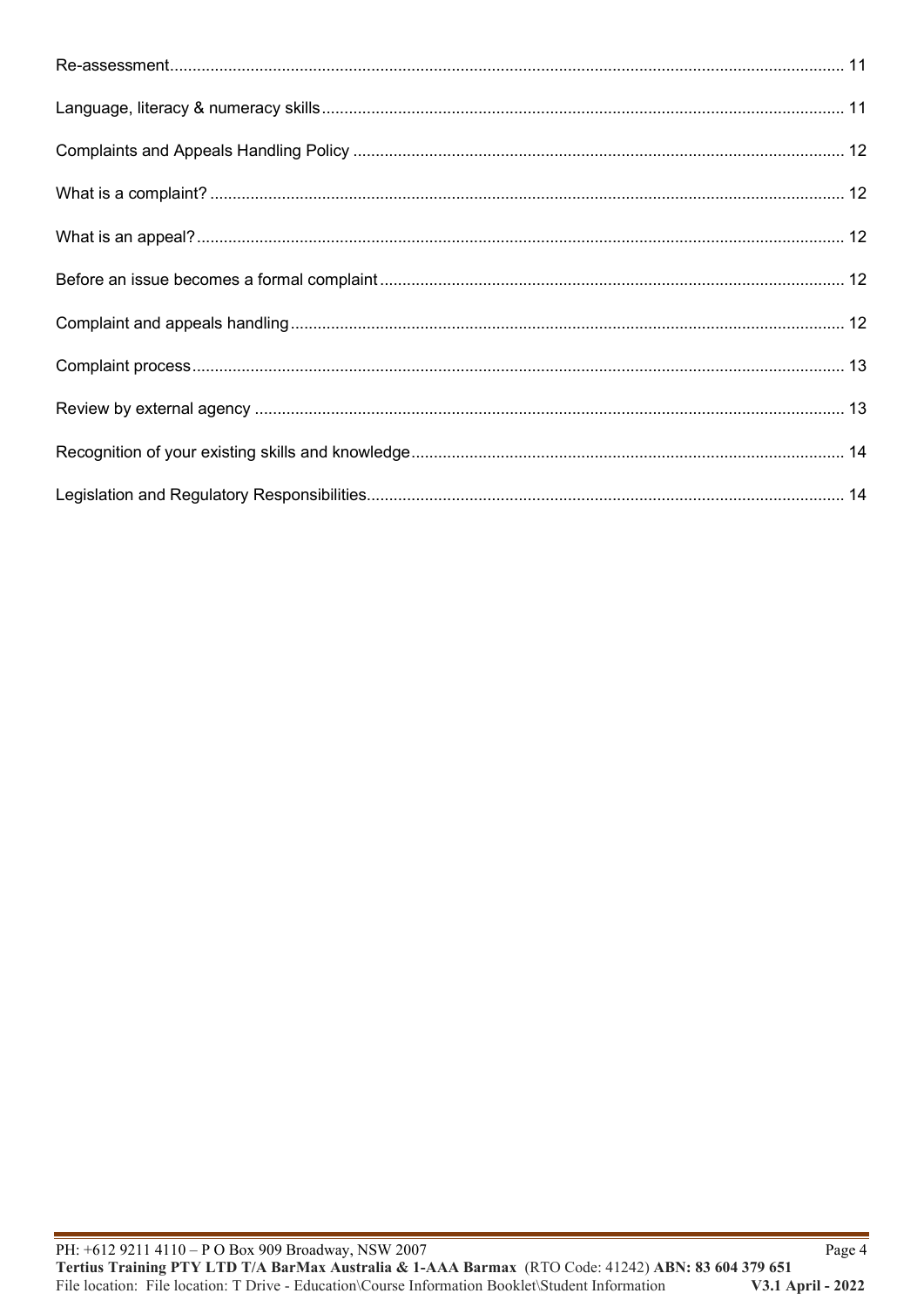#### **Introduction**

Tertius Training Pty Ltd is a Registered Training Organisation (RTO), Provider Code: 41242, trading as BarMax Australia & 1AAA-BarMax, it meets the administrative, delivery, staffing, facility, marketing, financial, quality assurance and assessment standards regulated by te Australian Skills Quality Authority (ASQA) which monitors & subjects BarMax (Tertius Training) to regular external audit to verify adherence to these standards.

BarMax (Tertius Training) is responsible for the quality of the training and assessment you will receive in compliance with Standards for RTOs 2015, and for the issuance of the Australian Qualifications Framework (AQF) certification documentation. The Standards set out the requirements that an organisation must meet in order to be an RTO and ensure the integrity of nationally recognised training provided by registered training organisations.

BarMax (Tertius Training) is aiming to provide a fresh approach to delivering practical hands-on training for people who are seeking to enhance their work skills and career prospects in hospitality.

#### **This handbook**

This information booklet is designed to provide you with information about the services provided by BarMax (Tertius Training) and our approach to providing you a safe, fair and supported environment to participate in training and assessment. This booklet does not provide you with specific information about a particular course offered by BarMax (Tertius Training). This information is contained in the 'Course Information Booklet' supplied separately.

#### **Our mission**

BarMax's (Tertius Training) mission is to deliver quality training and assessment that meets the needs of learners and industry.

#### **Our objectives**

In recognition of this mission, our objectives are:

- People. We strive to attract, recruit and retain talented, competent and committed people. We promote excellent performance through leadership and professional development.
- Safety and equality. We are committed to providing an environment which is safe, equitable and which promotes a confident and productive training and assessment environment.
- Integrity and ethics. We conduct ourselves in accordance with shared and agreed standards of behaviour which holds ethical conduct and integrity as our highest priorities.
- Quality committed. We aspire to deliver consistent, high-quality services and apply quality systems which support training and assessment excellence.
- Learner centred. We thrive on providing training and assessment that is learner centred and which supports lifelong learning. We respect our clients and strive to attract them time after time through high quality training and assessment experiences.
- Industry engagement. We recognise the value of industry engagement as the driving force in shaping our training and assessment strategies. We deliver training and assessment services which are founded on industry needs and expectations.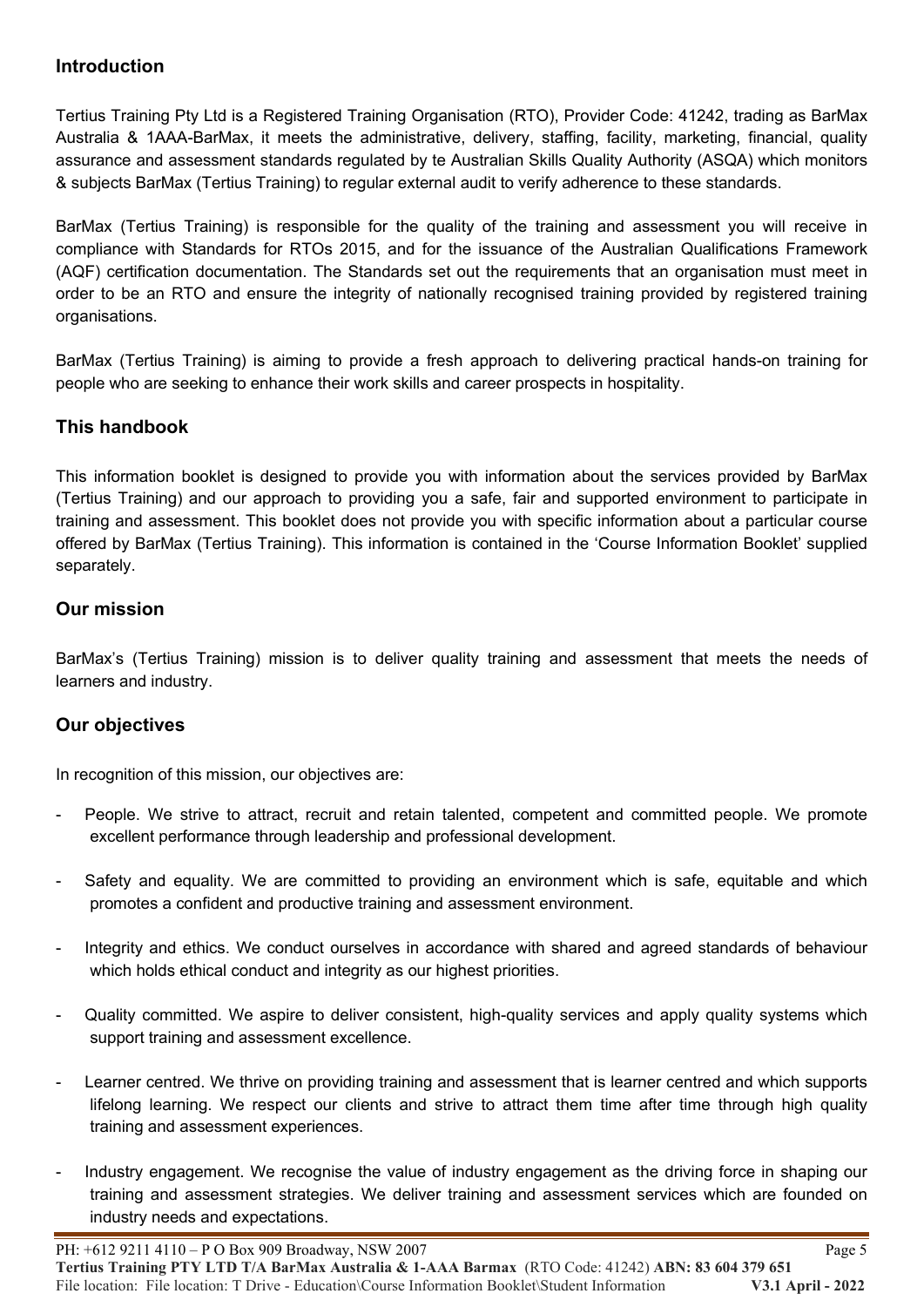#### **Our expectation of you**

BarMax (Tertius Training) expects you:

- To contribute to learning in a harmonious and positive manner irrespective of gender, race, sexual preference, political affiliation, marital status, disability, or religious belief.
- To comply with the rules and regulations of BarMax (Tertius Training).
- To be honest and respectful, which includes not falsifying work or information and not conducting yourself in any way that may cause injury or offence to others.
- To be responsible for your own learning and development by participating actively and positively.
- To monitor your own progress by ensuring that assessment deadlines are observed.
- To utilise facilities and BarMax (Tertius Training) publications with respect and to honour our copyrights and prevent our publications from being distributed to unauthorised persons.
- To respect other students and BarMax (Tertius Training) staff members and their right to privacy and confidentiality.

#### **Our Trainers**

Our Trainer/Assessors are qualified, dedicated professionals who have current industry experience and qualifications in a range of industries. Their industry experience is continually up to date by participating in professional development activities, therefore giving our students the best practical industry experience.

At BarMax (Tertius Training) we deliver nationally accredited qualifications. When you study with (Tertius Training), your Trainer/Assessor will be always there to assist you throughout your course.

#### **Unique Student Identifier**

If you're studying nationally recognised training in Australia, you will be required to have a Unique Student Identifier (USI). Your USI links to an online account that contains all your training records and results (transcript) that you have completed from 1 January 2015 onwards.

When applying for a job or enrolling in further study, you will often need to provide your training records and results (transcript). One of the main benefits of the USI is the ability to provide students with easy access to their training records and results (transcript) throughout their life. You can access your USI account online from your computer, tablet, or smart phone anytime.

t's free and easy to and will only take a few minutes of your time. Visit www.usi.gov.au.

#### **Your safety**

BarMax (Tertius Training) is committed to providing you a safe environment in which to participate in training and assessment. The following guidelines are provided as a basis for safe practice in the training environment:

- Know and observe details of emergency response and evacuation plans.
- Do not undertake activities which may cause injury to self or others.
- Be responsible for your own actions.
- No smoking at the training and assessment facilities.

PH: +612 9211 4110 – P O Box 909 Broadway, NSW 2007

**Tertius Training PTY LTD T/A BarMax Australia & 1-AAA Barmax** (RTO Code: 41242) **ABN: 83 604 379 651**  File location: File location: T Drive - Education\Course Information Booklet\Student Information **V3.1 April - 2022**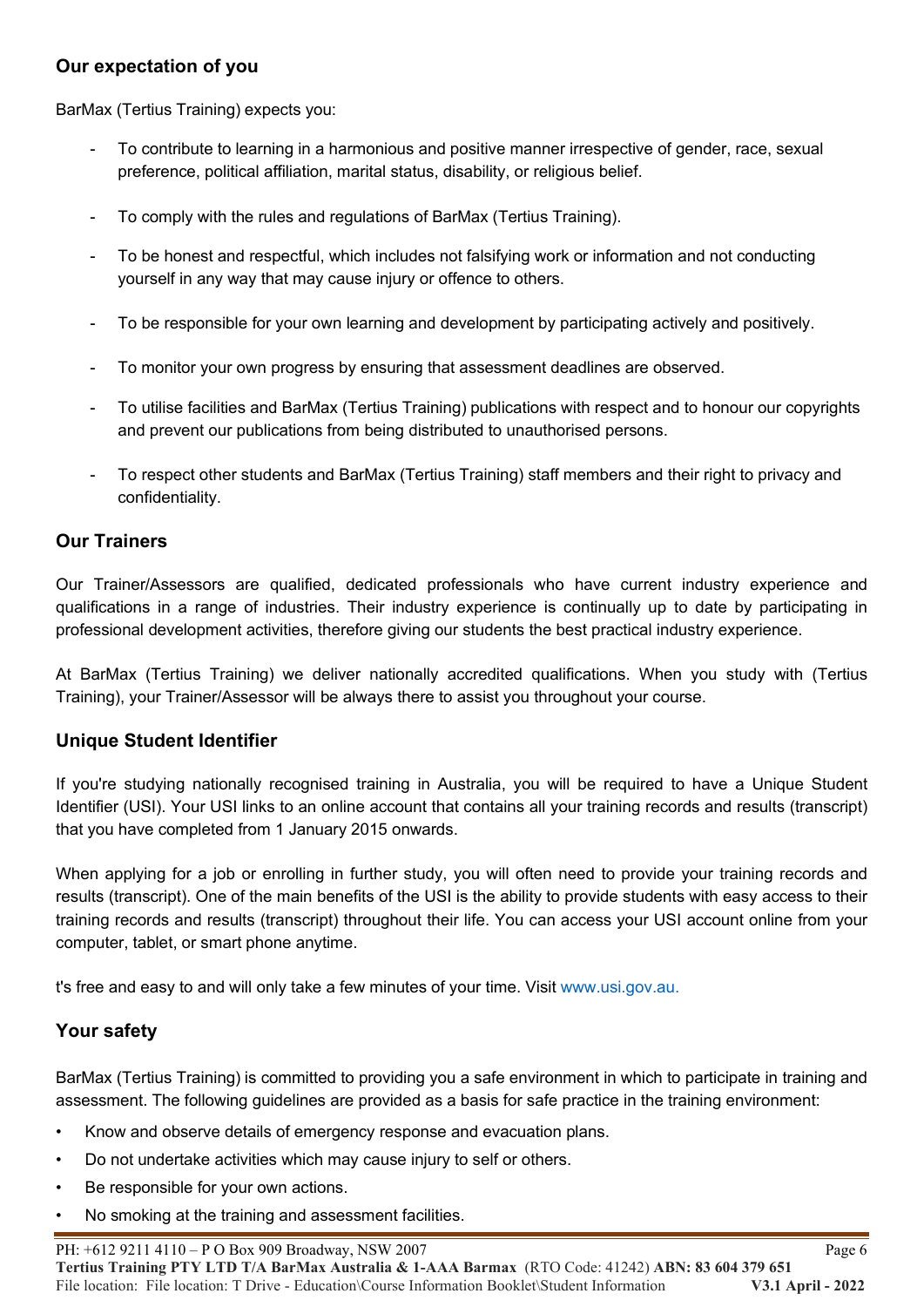• Report all potential hazards, accidents and near misses to the RTO staff.

No consumption of alcohol within training and assessment facilities or during the conduct of training and assessment.

- Always keep training and assessment areas neat and tidy.
- Seek assistance if you volunteer to lift items e.g., move furniture in a training area; and
- Observe hygiene standards particularly in eating and bathroom areas.
- Observe all health and safety procedures as required by the training venue, e.g., Club, Hotel, etc.

#### **Your equity**

BarMax (Tertius Training) is committed to ensuring that the training and assessment environment is free from discrimination and harassment. All BarMax (Tertius Training) staff members (including contractors) are aware that discrimination and harassment will not be tolerated under any circumstances. In the event that discrimination and harassment is found to have occurred disciplinary action will be taken against any staff member who breaches this policy. Suspected criminal behaviour will be reported to police authorities immediately. Students should expect fair and friendly behaviour from BarMax (Tertius Training) staff members, and we apply complaint handling procedures advocated by the Australian Human Rights and Equal Opportunity Commission (HREOC).

Students who feel that they have been discriminated against or harassed should report this information to a staff member of BarMax (Tertius Training) that they feel they can trust. This will initiate a complaint handling procedure which will be fair and transparent and will protect your rights as a complainant. Alternatively, if a student wishes to report an instance of discrimination or harassment to an agency external to BarMax (Tertius Training), they are advised to contact the HREOC:

- Complaints Info-line on 1300 656 419
- **Email: infoservice@humanrights.gov.au.**
- https://humanrights.gov.au/complaints

#### **Your privacy**

Tertius Training Pty Ltd - ACN 604 379 651 (trading as "BarMax Australia & 1-AAA BarMax" is a Registered Training Organisation, with responsibility for delivering vocational education and training. Tertius Training collects and stores personal information on our students and industry clients. Tertius Training complies with the *Privacy Act 1988* (the Act).

BarMax (Tertius Training) takes the privacy of students very seriously and complies with all legislative requirements. Here's what you need to know:

BarMax (Tertius Training) will retain personal information about you relating to your enrolment with us. This includes your personal details, your ethnicity, and individual needs. We will also retain records of your training activity and are required to do this in accordance with the National Vocational Education and Training Regulator Act 2011

Your personal information is retained within our hard copy filling system and our computer systems. Your information is collected and the Enrolment Application Form and through your completion of administrative related forms and based on your training outcomes. Hard copy files are secured in lockable storeroom, electronic records are retained on our computer systems are protected via virus protection software and firewall protection. Our data is backed up continuously to our server which is secure.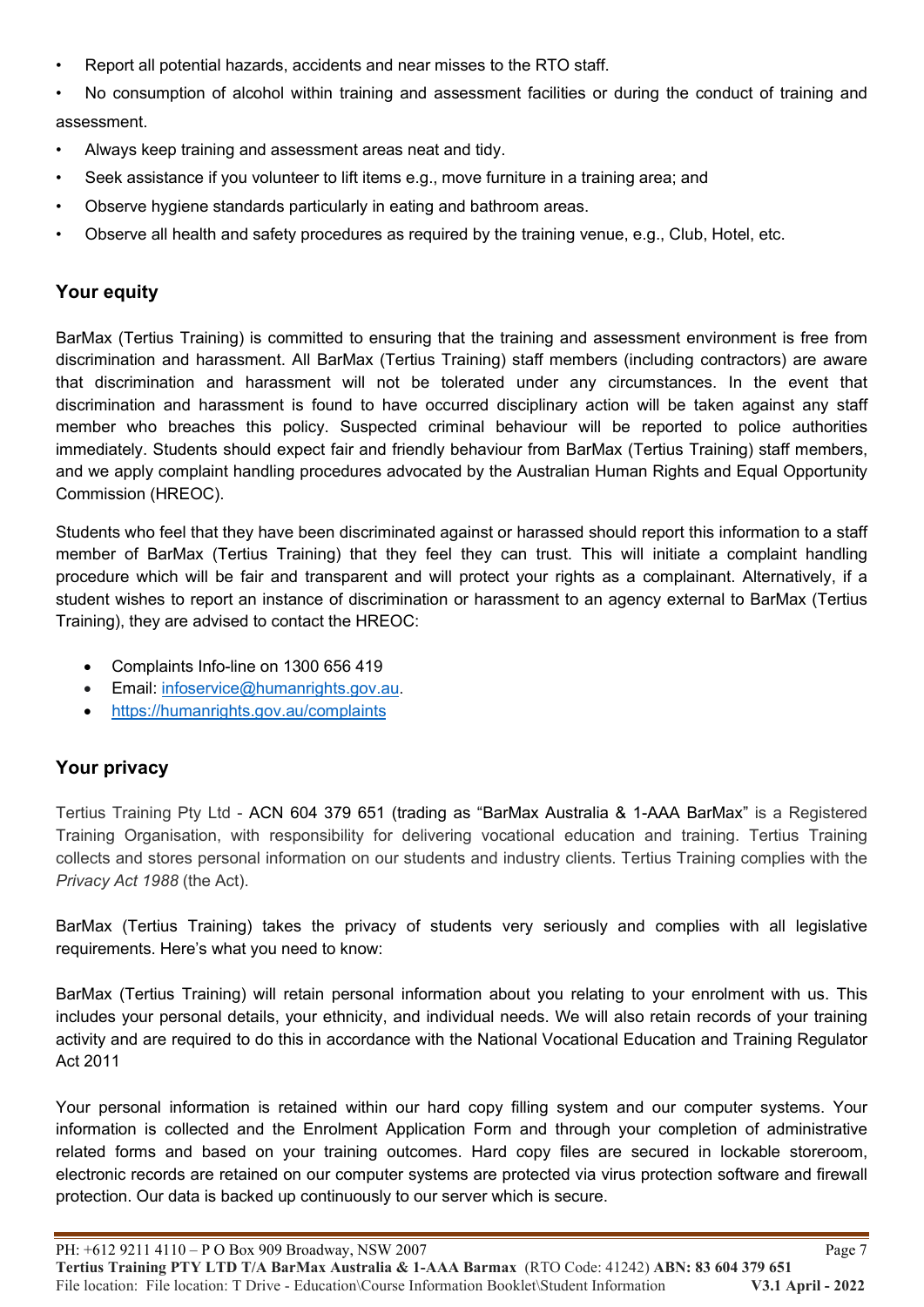BarMax (Tertius Training) is required by the National Vocational Education and Training Regulator Act 2011 to securely retain your personal details for a period of 30 years from the date your enrolment has completed. The purpose of this is to enable your participation in accredited training to be recorded for future reference and to allow you to obtain a record of your outcome if required.

In some cases, we are required by law to make student information available to Government agencies such as the National Centre for Vocational Education and Research or the Australian Skills Quality Authority. In all other cases BarMax (Tertius Training) will seek the written permission of the student for such disclosure. BarMax (Tertius Training) will not disclose your information to any person or organisation unless we have written instructions from you to do so. If you require your records to be accessed by persons such as parents, you need to authorise this access otherwise this access will be denied.

You have the right to access information that BarMax (Tertius Training) is retaining that relates to you. Further instructions are provided on how to access records within the section titled "Access to your records".

If you have concerns about how BarMax (Tertius Training) is managing your personal information, we encourage you to inform our staff and discuss your concerns. You are also encouraged to make a complaint directly to us using our internal complaint handling arrangements outlined in this handbook. Under the Privacy Act 1988 you also have the right to make a complaint to the Office of the Australian Information Commissioner (OAIC) about the handling of your personal information. You can find more information about making a privacy complaint at the website of the OAIC located at: https://www.oaic.gov.au/individuals/what-can-i-complain-about

#### **Changes to terms, conditions and agreed services**

BarMax (Tertius Training) will also advise the student as soon as practicable, should there be any new thirdparty arrangements or a change in ownership or changes to existing third party arrangements.

#### **Fees and refunds**

In accordance with applicable State legislation, BarMax (Tertius Training) is entitled to charge fees for items or services provided to students undertaking a course of study.

#### **Fees payable**

Course fees must be paid in full at time of booking.

Should students require any modification to a booking once confirmed by BarMax (Tertius Training) will be required to pay a fee to cover the cost of that modification.

For a full list of current fees including

- Course fees
- Administrations fees
- Rescheduling fees
- Transferring fees
- Extension fees
- Re-enrolment fees
- Re-assessment fees
- Miscellaneous charges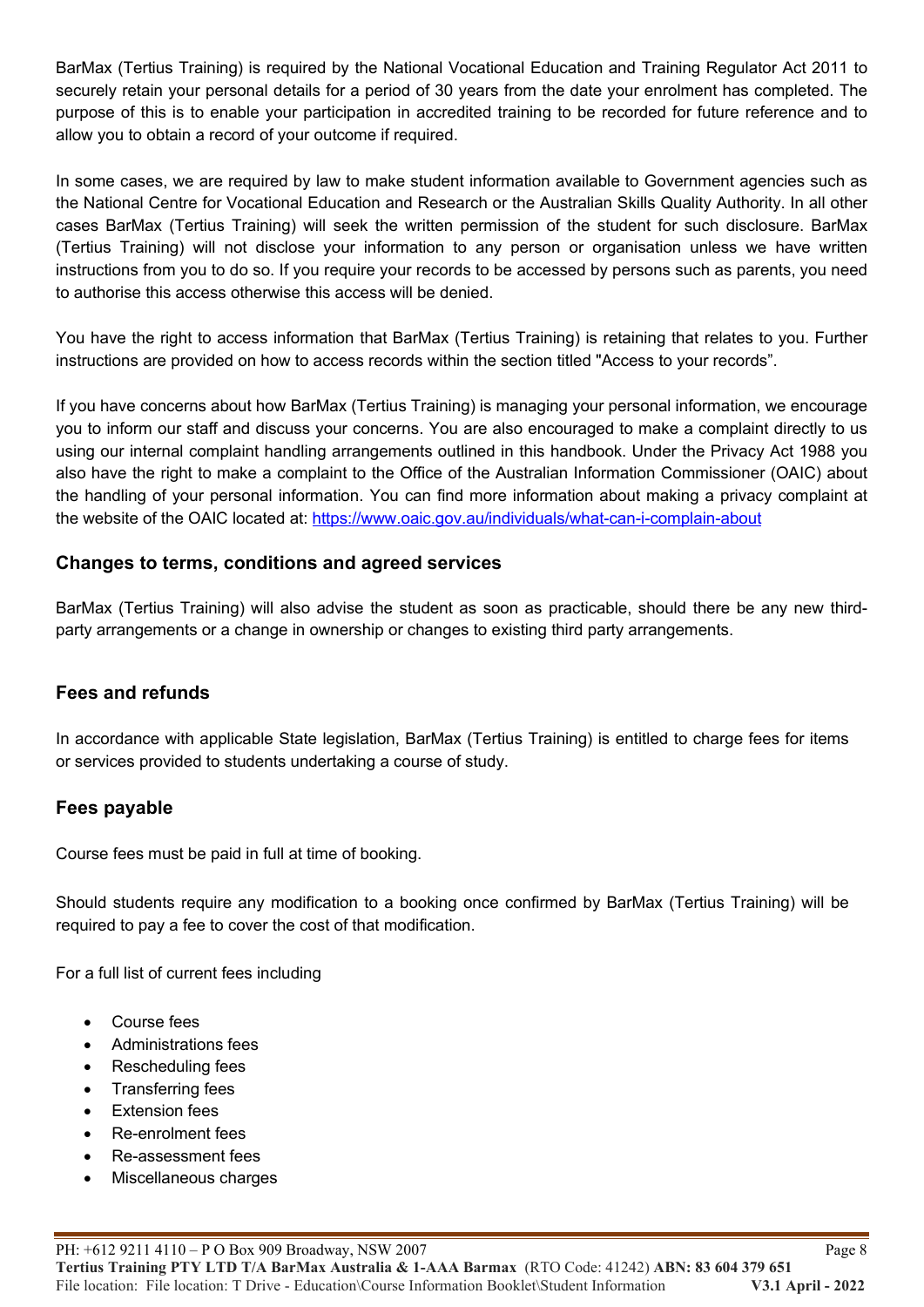#### **Schedule of Fees and Charges**

See BarMax (Tertius Training) website for schedule of fees and charges:

#### https://barmax.com.au/courses-and-prices

All miscellaneous charges are based on a cost recovery basis and are not intended to be a source of profit.

#### **Rescheduling courses**

Students may reschedule their course at any time prior to course commencement however a rescheduling fee will apply if 3 working days' notice (does not include Saturday and Sunday nor public holidays) is provided otherwise a fee will apply to each individual course.

See BarMax (Tertius Training) website for schedule of fees: https://barmax.com.au/terms-a-conditions/

#### **24-Hour Cooling Off Period**

BarMax (Tertius Training) offers all students a 24-hour cooling off period following the written confirmation of their course/s enabling the student to apply for a full refund of their course fees. A copy of the company's summary terms and conditions along with an additional link to the full terms and conditions will be contained within the student's individual course confirmation email.

This confirmation email is issued at the time successful payment has been received. The student is encouraged to read the Terms and Conditions supplied and may request a full refund in writing. All correspondence should be addressed to enquiries@barmax.com.au. Requests received within the 24-hour period from time of payment (confirmation email) no refund requests will be unreasonably refused.

Requests for refunds after the 24-hour cooling off period has expired (under any circumstances) will be refused.

#### **Refunds**

BarMax (Tertius Training) does not offer refunds on our short courses, however the student may reschedule their course (See rescheduling courses above) at no additional cost provided three (3) working days' notice is provided. Additionally, the student can transfer the course to any other eligible member of the public.

Discretion may be exercised by the CEO in some situations to authorise a credit of a future course or waive a rescheduling fee if the circumstances warrant it.

See BarMax (Tertius Training) website for schedule of fees: https://barmax.com.au/terms-a-conditions/

#### **Payment method**

Full course fees must be prior to commencing the course. BarMax (Tertius Training) accepts payment for fees using Credit Card/Debit Card.

#### **Guarantee of Service**

In the unlikely event that BarMax (Tertius Training) is unable to commence or complete the course, the RTO will, if possible, arrange for the agreed training and assessment to be completed through another RTO (Fees may be incurred).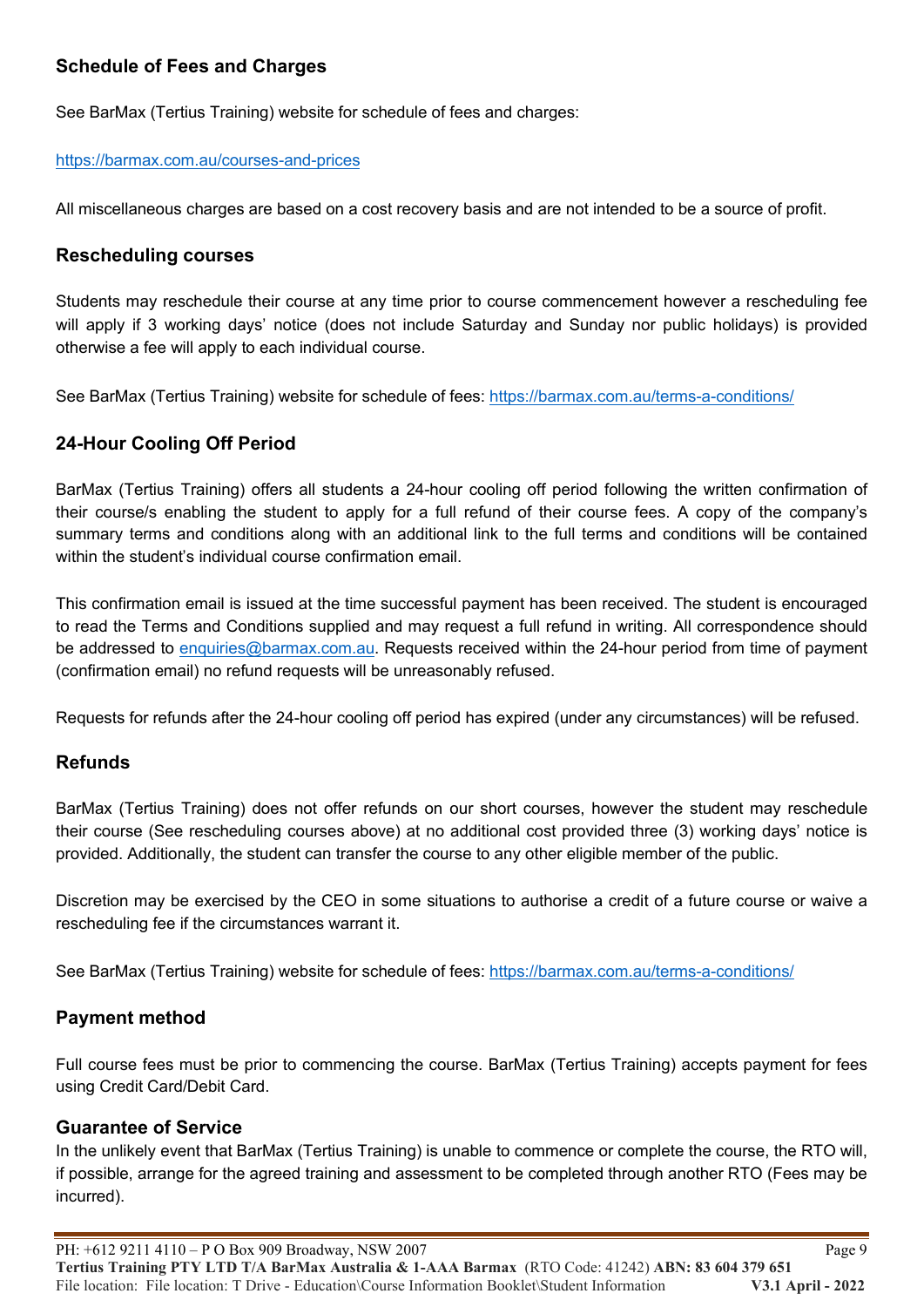Prior to the transfer to another RTO, affected students will be formally notified of the arrangements, and an agreement to those arrangements, including any refund of fees, will be obtained. If transfer is not possible, BarMax (Tertius Training) will provide a refund of any un-used portion of the fee.

#### **Text and training workbooks**

The recommended course texts are the L&G NSW Responsible Service of Alcohol course handbook and NSW Responsible Conduct of Gambling Course handbook are available on our website at https://barmax.com.au/download-2/

#### **Access to your records**

You are entitled to have access to your student file and learning and assessment records on request.

#### **Continuous improvement**

BarMax (Tertius Training) is committed to the continuous improvement of our training and assessment services, student services and management systems. Central to this commitment is our approach to continuous improvement and the procedures we apply to achieve systematic and sustained improvement.

#### **Suggesting improvements**

The primary method of reporting opportunities for improvement by students is via the continuous improvement reporting procedure. Students are encouraged to provide feedback to BarMax (Tertius Training) at the completion of the course, so we can improve our services in the future.

#### **Course evaluation survey**

At the completion of your course, you will be issued with a Course evaluation survey. This is designed to collect feedback from students about their experience with an RTO and in undertaking nationally recognised training. Your completion and return of this survey are important to BarMax (Tertius Training) for our ongoing improvement of services and to enable us to report this information to our registering authority. Your assistance in gathering this survey data is greatly appreciated.

#### **Assessment**

Assessment for our courses is conducted using a combination of Written Knowledge questions & Demonstrations / Observations.

The following provides a brief explanation of the primary assessment methods:

- *Written Knowledge Questions:* The student is required to provide a written response to a range of questions relating to the knowledge evidence of the units of competency. These would generally be multiple-choice, true/false, and short answers
- *Demonstration / Observation:* The student will be observed by the assessor performing simulated tasks relevant to the unit of competency being assessed.

Further information is provided in the individual Course Brochure available from our website:

https://barmax.com.au/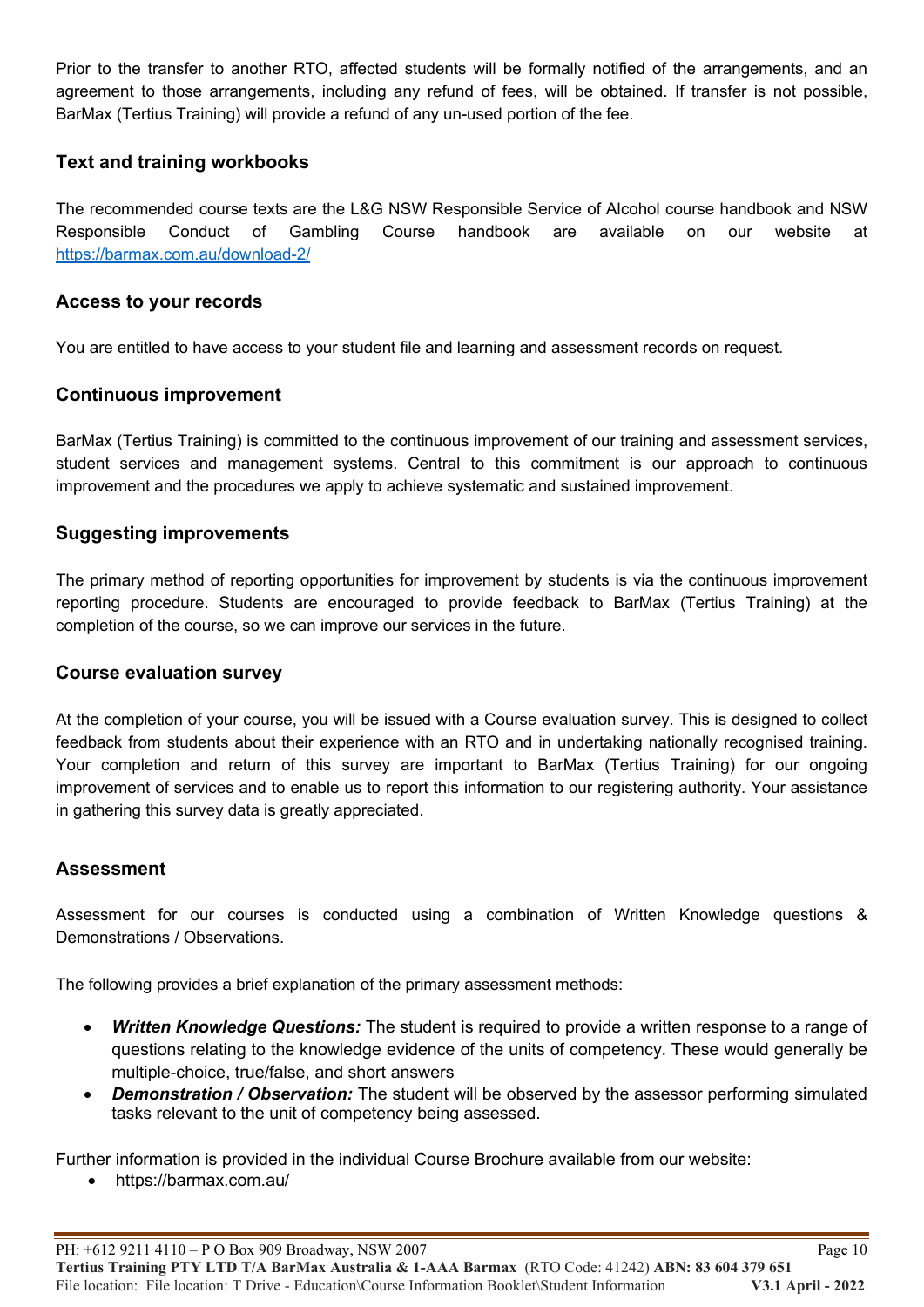#### **Re-assessment**

Students who are assessed as not competent for a course are to be provided with the opportunity to attend another course in the same subject at a time suitable to both BarMax (Tertius Training) and the student. A reassessment fee (see below) will be charged to the student prior to attending any subsequent course. Following their initial assessment, only two (2) more re-assessment opportunities are permitted by BarMax (Tertius Training).

Students who require additional training and re-assessment after they have exhausted their three opportunities will be required to pay the full advertised fee for additional training and reassessment.

See BarMax (Tertius Training) website for schedule of fees: https://barmax.com.au/terms-a-conditions/

#### **Language, literacy & numeracy skills**

Language, literacy, and numeracy skills are critical to almost all areas of work. This is particularly true in many vocations where language, literacy and numeracy skills influence the performance of workplace tasks such as measuring, weighing, and comprehending written work instructions.

- During the enrolment process students are requested to advise Tertius Training if they require support with the Core Skills of Language, Literacy, and Numeracy.
- In consultation with the learner, trainers and Assessors will institute reasonable adjustment to training and assessment material, while keeping the Principles of Assessment fair and equitable for all.
- Where it is determined that a student has core skills which are beyond the support available within Tertius Training, the student should be referred for dedicated language, literacy and numeracy training. This training is available through most public training providers (e.g TAFE in NSW). These courses have been designed to provide students with the opportunity to gain specific language, literacy and numeracy skills required in a vocational or work environment, which meet the requirements to gain entry into a range of vocational qualifications and gain language, literacy and numeracy related employability skills.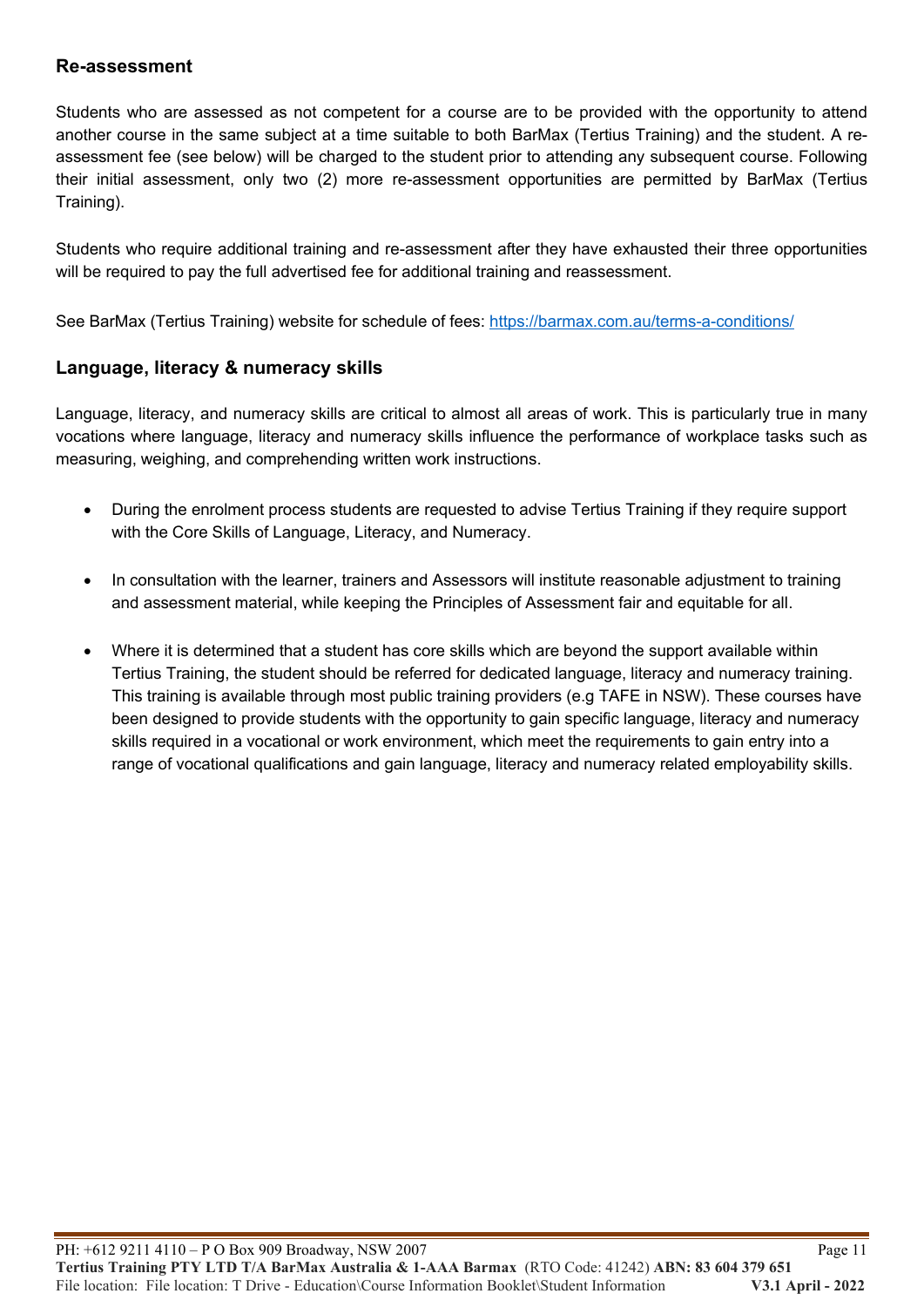#### **Complaints and Appeals Handling Policy**

BarMax (Tertius Training) is committed to providing a fair and transparent complaint handling process to enable it to manage and respond to allegations involving the conduct of:

- the RTO, its trainers, assessors or other staff.
- a third-party providing services on the RTO's behalf, its trainers, assessors, or other staff; or
- a learner of the RTO

#### **What is a complaint?**

A complaint is negative feedback about services or staff which has not been resolved locally. A complaint must be received within seven (7) days in writing, addressed to the 'CEO' of BarMax (Tertius Training) at enquiries@barmax.com.au. Complaints may be made by any person but are generally made by students and/or employers.

#### **What is an appeal?**

An appeal is an application by a student for reconsideration of an unfavourable decision or finding during training and/or assessment. An appeal must be received within seven (7) days in writing, addressed to the 'CEO' of BarMax (Tertius Training) at enquiries@barmax.com.au and specify the particulars of the decision or finding in dispute.

#### **Before an issue becomes a formal complaint**

Learners/staff are encouraged, wherever possible, to resolve concerns or difficulties directly with the person(s) concerned. A learner or staff member (complainant) may raise an informal complaint by contacting their educator or alternatively any staff member with whom they feel comfortable. Staff members should contact General Manager (GM) for informal resolution.

At all times, each complaint brought to anyone's attention needs to be informally resolved, if at all possible, prior to it becoming a formal complaint or appeal.

As much as possible, Tertius Training identifies potential causes of complaints and appeals and takes action to eliminate or at least mitigate likely sources of a complaint from either learner or staff. This action forms part of the ongoing continuous improvement process. Preventative actions will be taken if a complaint/appeal occurs to mitigate the recurrence of such action.

BarMax (Tertius Training) applies the principals of natural justice to its complaints and appeals processes.

#### **Complaint and appeals handling**

BarMax (Tertius Training) applies the following principles to its complaints and appeals handling:

Complaints and appeals are both lodged and acknowledged in writing and a written record of all complaints is to be kept by BarMax (Tertius Training) including all details of lodgement, response, and resolution. BarMax (Tertius Training) will maintain a complaints and appeals register to be used to record the details of the complaint and to maintain a chronological journal of events during the complaint and appeal handling process. Records relating to complaint and appeals handling are stored securely to prevent access to unauthorised personnel.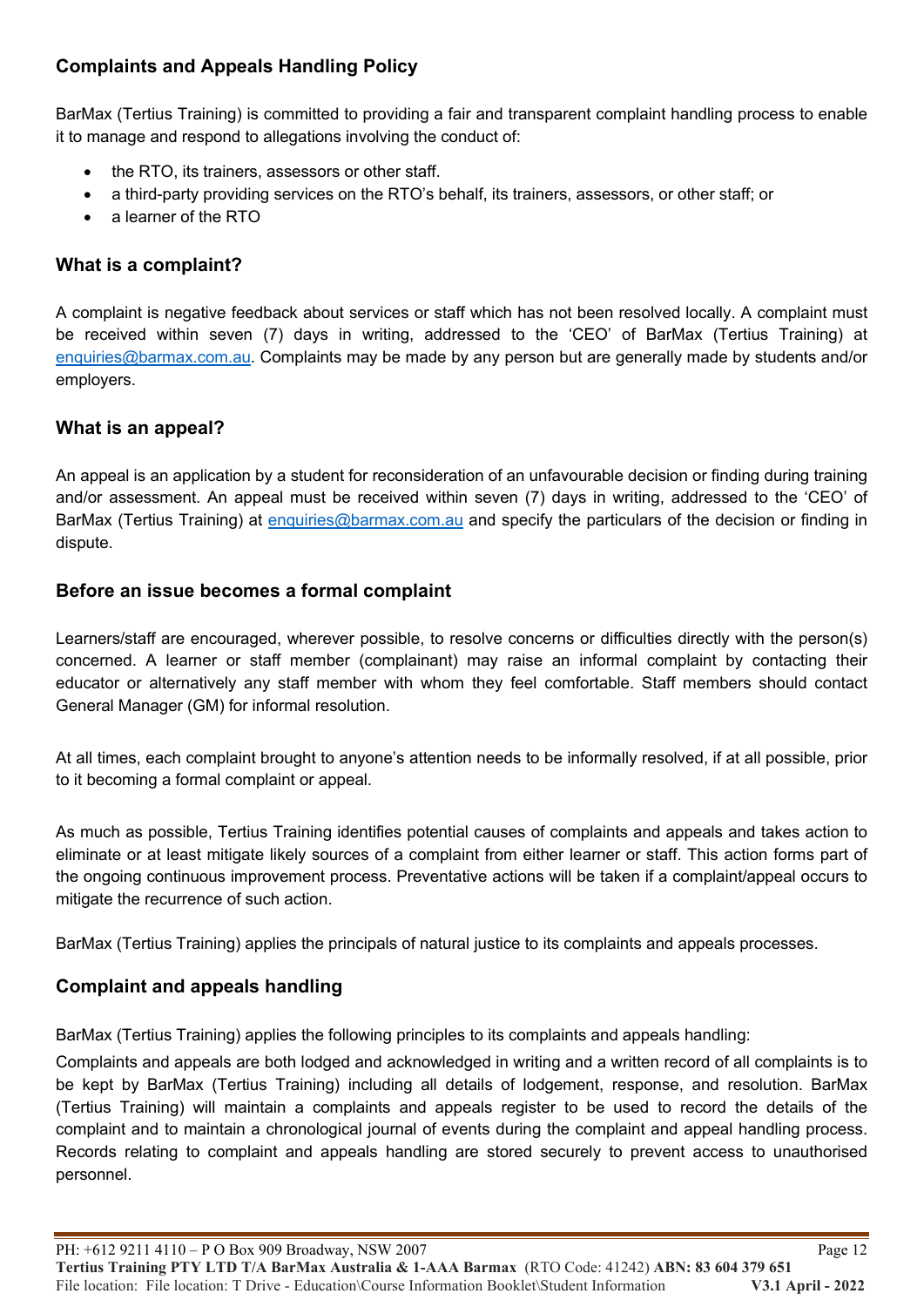A complainant is to be provided an opportunity to formally present his or her case at no cost.

Unresolved Appeals should then be established as a complaint following the procedure below.

#### **Complaint process**

The handling of a complaint is to commence within seven (7) of the lodgement of the complaint and all reasonable measures are taken to finalise the process as soon as practicable.

The complainant is to be provided a written response to the complaint, including details of the reasons for the outcome. A written response must be provided to the complainant within fourteen (14) days of the lodgement of the complaint.

Complaints must be resolved to a final outcome within sixty (60) days of the complaint being initially received. BarMax (Tertius Training) will attempt to resolve complaints as soon as possible. A timeframe to resolve a complaint within thirty (30) days is considered acceptable and in the best interest of BarMax (Tertius Training) and the complainant. A complainant should also be provided with regular updates to inform them of the progress of the complaint handling. Updates should be provided to the complainant at a minimum of four (4) weekly intervals.

BarMax (Tertius Training) shall maintain the enrolment of the complainant during the complaint handling process.

Decisions or outcomes of the complaint handling process that find in the favour of the student shall be implemented immediately.

Complaints are to be handled in the strictest of confidence. No BarMax (Tertius Training) representative will disclose information to any person without the permission of BarMax's (Tertius Training) Chief Executive Officer. A decision to release information to third parties can only to be made after the complainant has given permission for this to occur. This permission should be given in writing by the complainant.

Complaints are to be considered and handled to ensure the principles of natural justice and procedural fairness are applied at every stage of the complaint handling process. This means that the complainant is entitled to be heard with access to all relevant information and with the right of reply. The complainant is entitled to have their complaint heard by a person that is without bias and may not be affected by the decision. Finally, the decision must be made based on logical evidence and the decision-maker must take account of relevant considerations, must act for a proper purpose, and must not take into account irrelevant considerations.

#### **Review by external agency**

Students who are not satisfied with the process applied by BarMax (Tertius Training) may refer their grievance to the following external agencies:

Unresolved complaints may be referred to the Australian Skills Quality Authority. Students are advised that ASQA's role is not to act as a student advocate for individual students. Rather, ASQA uses the information reported through complaints to inform how it regulates training providers.

ASQA has specific confidentiality obligations in relation to registered providers. ASQA respects both privacy and natural justice considerations in handling complaints. This means that complainants will be advised how their information was used in the regulatory process although in some instances the advice will not be detailed, and the process can be lengthy if audit activity is involved.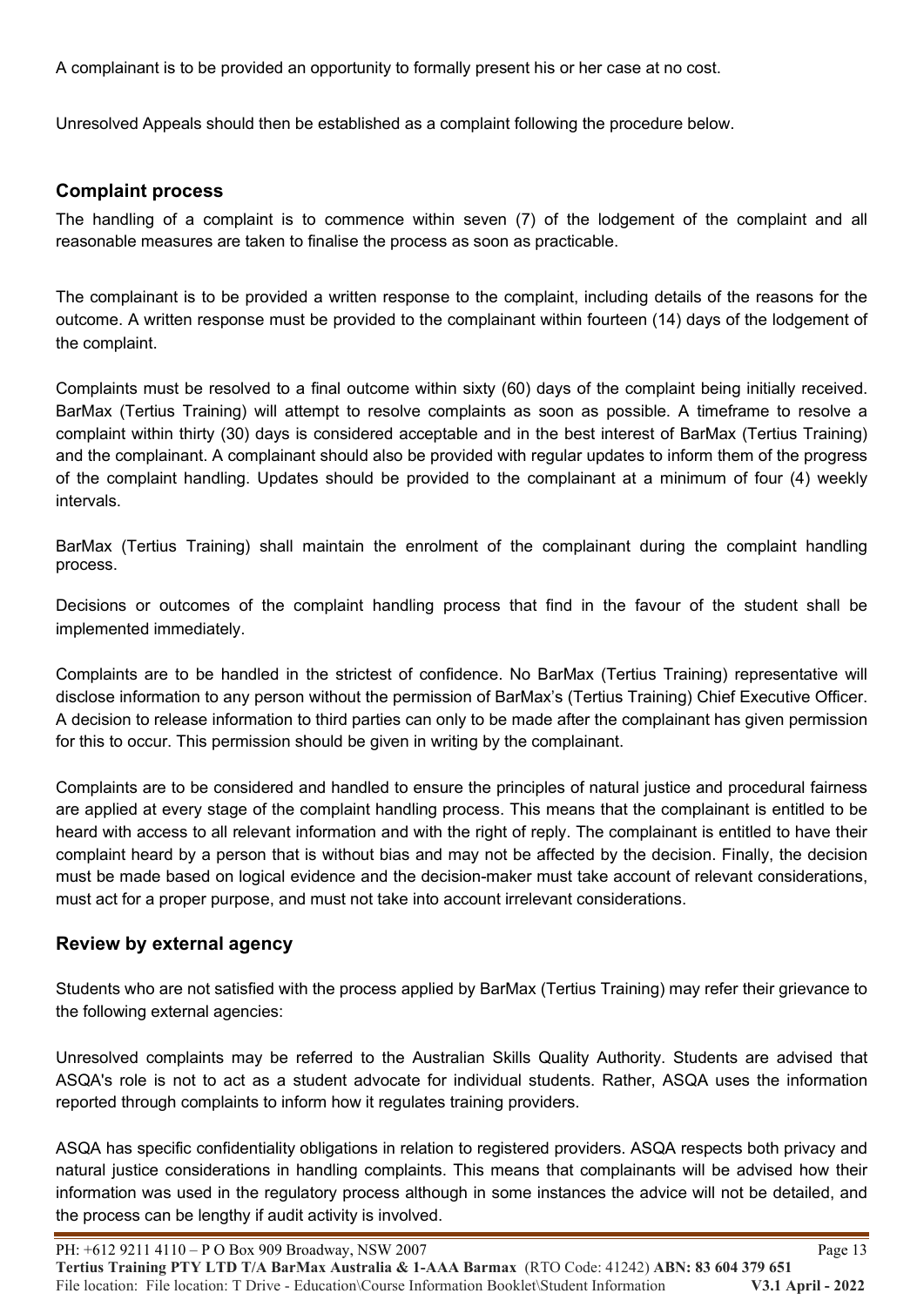Students are also advised that ASQA will require the student to have exhausted all avenues through BarMax's (Tertius Training) internal complaints handling procedure before taking this option.

#### **Recognition of your existing skills and knowledge**

In accordance with the requirements of the Standards for Registered Training Organisations, BarMax (Tertius Training) does not provide the opportunity for students to apply to have prior learning and/or credit transfer recognised toward a unit of competence.

#### **Legislation and Regulatory Responsibilities**

BarMax (Tertius Training) is required to operate in accordance with the law. This means we comply with the requirements of legislative and regulatory requirements. The following legislation is a list of the Acts that BarMax (Tertius Training) has recognised it has obligations under. They also represent obligations to you as a student whilst training with BarMax (Tertius Training).

During your day-to-day work and when participating in training, you will need to be aware of the relevant legislation that may impact on your conduct and behaviour.

#### Copies of State and Federal legislation can be found on the Internet at

https://info.australia.gov.au/information-and-services/public-safety-and-law/legislation/states-and-territories (State) and https://www.legislation.gov.au/ (Federal). The following is a summary of the legislation that will generally apply to your day-to-day work and training.

#### **Work Health and Safety Act 2011**

The main object of this Act is to provide for a balanced and nationally consistent framework to secure the health and safety of workers and workplaces. The WH&S Act protects workers and other persons against harm to their health, safety and welfare through the elimination or minimisation of risks arising from work or from particular types of substances or plant.

The WH&S Act covers workers by providing a nationally uniform work health and safety laws. This includes employees, contractors, sub-contractors, outworkers, trainees, work experience students, volunteers and employers who perform work.

The WH&S Act also provides protection for the general public so that their health and safety is not placed at risk by work activities.

Section 29 of the WH&S Act requires that any person at a workplace, including customers and visitors, must take reasonable care of their own health and safety and that of others who may be affected by their actions or omissions.

They must also cooperate with any actions taken by the person conducting business or undertaking to comply with the WH&S Act and WH&S Regulation.

#### **Privacy Act 1988**

The Privacy Act is supported by the Australian Privacy Principles which came into effect on 12<sup>th</sup> March 2014. The object of Australian Privacy Principles is to ensure businesses and government agencies manage personal information in an open and transparent way.

Review the section within this handbook that relates to privacy protection. It provides you with information about: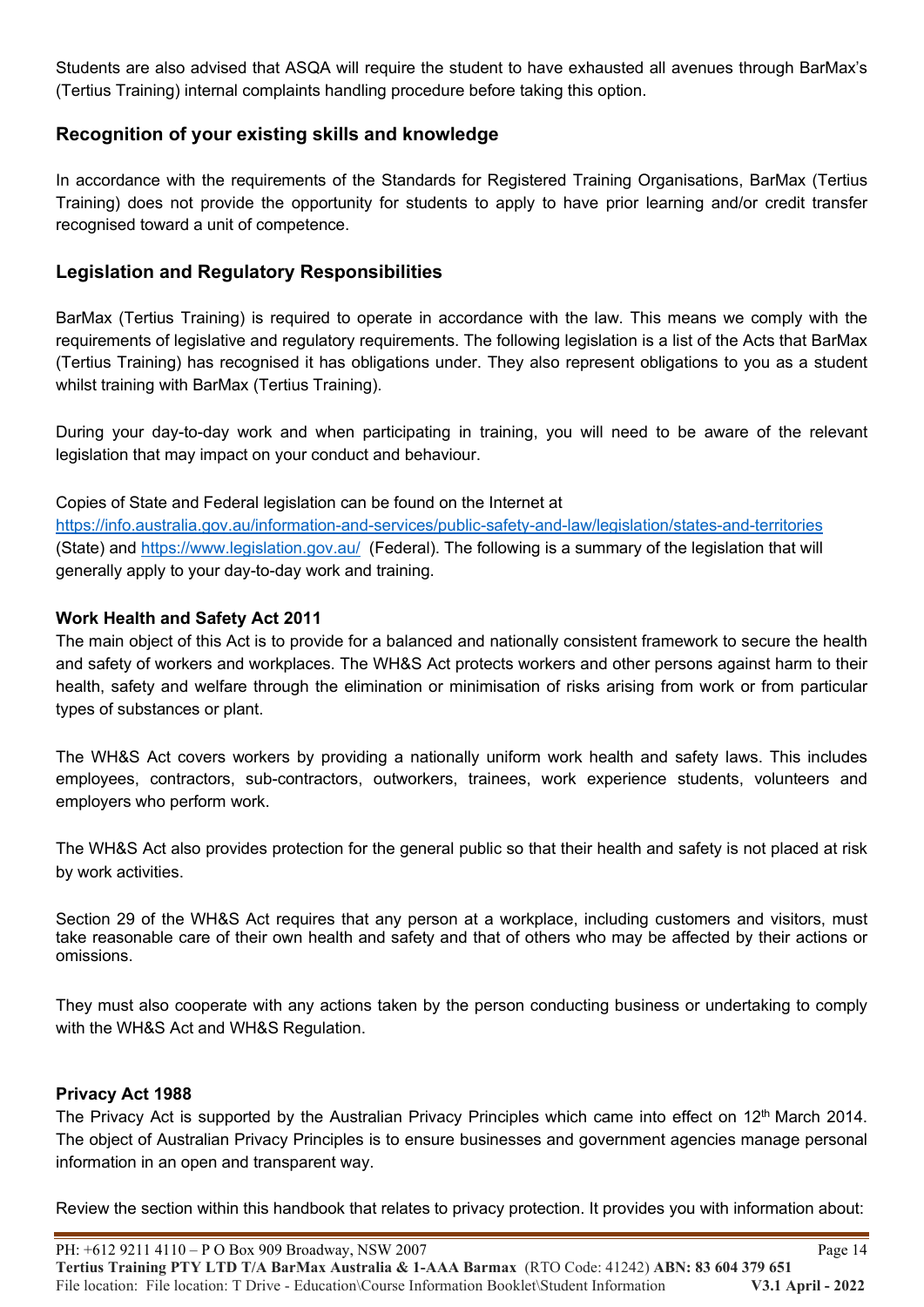- the kinds of personal information that the entity collects and holds:
- how the entity collects and holds personal information;
- the purposes for which the entity collects, holds, uses and discloses personal information;
- how an individual may access personal information about the individual that is held by the entity and seek the correction of such information;
- how an individual may complain about a breach of the Australian Privacy Principles and how the entity will deal with such a complaint; and
- whether the entity is likely to disclose personal information to overseas recipients.

#### **Disability Discrimination Act 1992**

Sect 5 - Disability Discrimination

(1) For the purposes of this Act, a person (discriminator) discriminates against another person (aggrieved person) on the grounds of a disability of the aggrieved person if, because of the aggrieved person's disability, the discriminator treats or proposes to treat the aggrieved person less favourably than, in circumstances that are the same or are not materially different, the discriminator treats or would treat a person without the disability.

For the purposes of subsection (1), circumstances in which a person treats or would treat another person with a disability are not materially different because of the fact that different accommodation or services may be required by the person with a disability.

Sex Discrimination Act 1984

Objects The objects of this Act are:

- to give effect to certain provisions of the Convention on the Elimination of All Forms of Discrimination Against Women; and
- to eliminate, so far as is possible, discrimination against persons on the ground of sex, marital status, pregnancy, or potential pregnancy in the areas of work, accommodation, education, the provision of goods, facilities and services, the disposal of land, the activities of clubs and the administration of Commonwealth laws and programs; and
- to eliminate, so far as possible, discrimination involving dismissal of employees on the ground of family responsibilities; and
- to eliminate, so far as is possible, discrimination involving sexual harassment in the workplace, in educational institutions and in other areas of public activity; and
- to promote recognition and acceptance within the community of the principle of the equality of men and women.

#### **Age Discrimination Act 2004**

The objects of this Act are:

- to eliminate, as far as possible, discrimination against persons on the ground of age in the areas of work, education, access to premises, the provision of goods, services and facilities, accommodation, the disposal of land, the administration of Commonwealth laws and programs and requests for information; and
- to ensure, as far as practicable, that everyone has the same rights to equality before the law, regardless of age, as the rest of the community; and
- to allow appropriate benefits and other assistance to be given to people of a certain age, particularly younger and older persons, in recognition of their particular circumstances; and
- to promote recognition and acceptance within the community of the principle that people of all ages have the same fundamental rights; and
- to respond to demographic change by:
	- removing barriers to older people participating in society, particularly in the workforce; and
	- changing negative stereotypes about older people.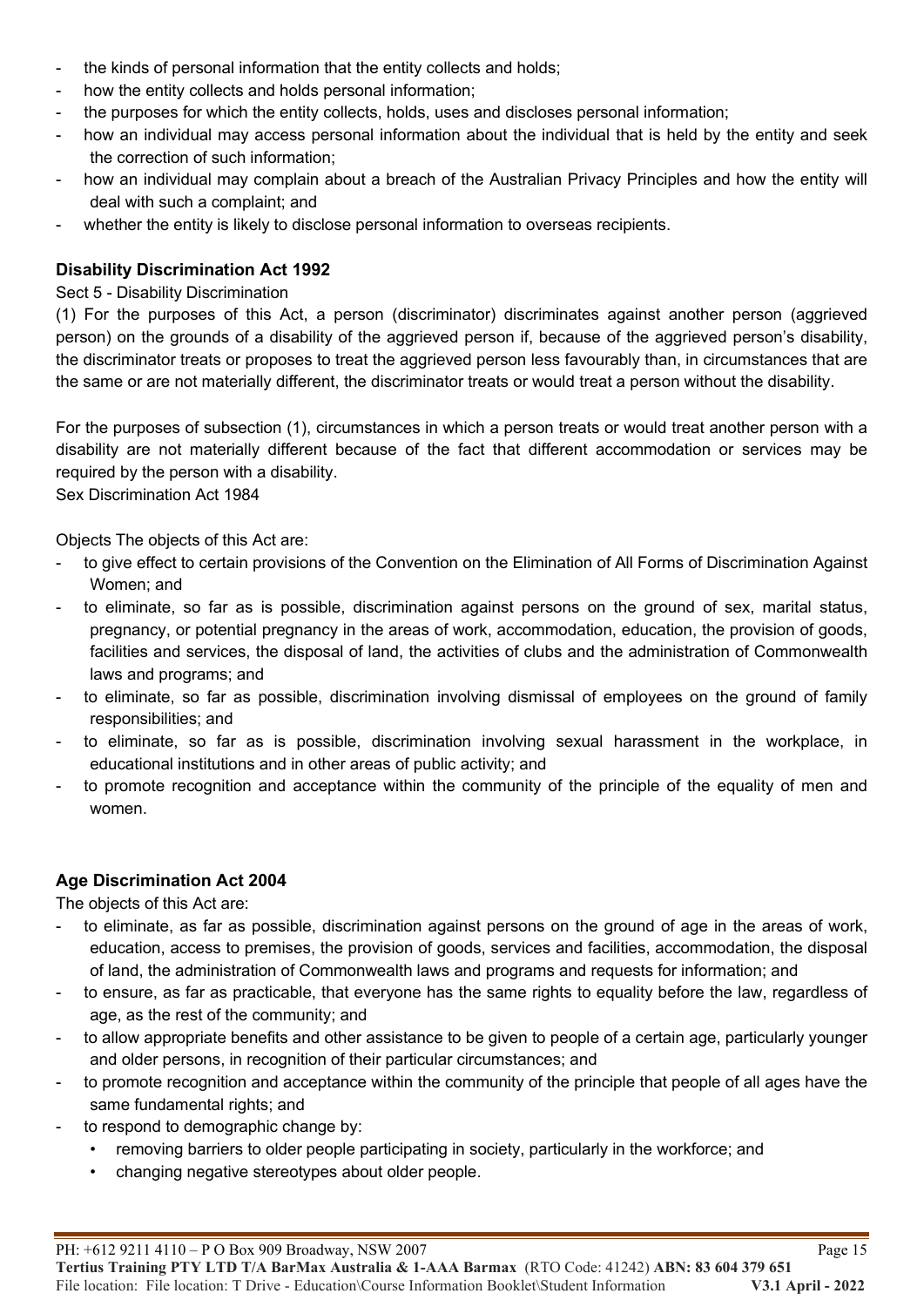#### **Racial Discrimination Act 1975**

This Act gives effect to Australia's obligations under the International Convention on the Elimination of All Forms of Racial Discrimination. Its major objectives are to:

- promote equality before the law for all persons, regardless of their race, colour or national or ethnic origin, and
- make discrimination against people on the basis of their race, colour, descent or national or ethnic origin unlawful.

#### **Copyright Act 1968**

Copyright is a type of property that is founded on a person's creative skill and labour. It is designed to prevent the unauthorised use by others of a work, that is, the original form in which an idea or information has been expressed by the creator.

Copyright is not a tangible thing. It is made up of a bundle of exclusive economic rights to do certain acts with an original work or other copyright subject-matter. These rights include the right to copy, publish, communicate (e.g., broadcast, make available online) and publicly perform the copyright material.

There is no general exception that allows a work to be reproduced without infringing copyright. Where a part of a work is copied, the issue is whether a substantial part of that work has been reproduced and thus an infringement has occurred. However, there is a 10% rule which applies in relation to fair dealing copying for the purposes of research or study. A reasonable portion of a work may be copied for that purpose, and a reasonable portion is deemed to be 10% of a book of more than 10 pages or 10% of the words of a work in electronic form.

#### **Fair Work Act 2009**

The main objectives of this Act are to provide a balanced framework for cooperative and productive workplace relations that promote national economic prosperity and social inclusion for all Australians by:

- Providing workplace relations laws that are fair to working Australians, are flexible for businesses, promote productivity and economic growth for Australia's future economic prosperity and take into account Australia's international labour obligations;
- Ensuring a guaranteed safety net of fair, relevant and enforceable minimum terms and conditions through the National Employment Standards, modern awards and national minimum wage orders;
- Enabling fairness and representation at work and the prevention of discrimination by recognising the right to freedom of association and the right to be represented, protecting against unfair treatment and discrimination, providing accessible and effective procedures to resolve grievances and disputes, and providing effective compliance mechanisms.

#### **National Vocational Education and Training Regulator Act 2011**

This legislation provides that basis for the regulation of Registered Training Organisations in Australia. The legislation provides the basis for the establishment of the National VET Regulator who are the registration authority for RTOs. A core component of this legislation is that it defines the condition for the registration of an RTO which include:

- compliance with the VET Quality Framework
- satisfying Fit and Proper Person Requirements
- satisfying the Financial Viability Risk Assessment Requirements
- notifying National VET Regulator of important changes
- co-operating with National VET Regulator
- compliance with directions given by the National VET Regulator